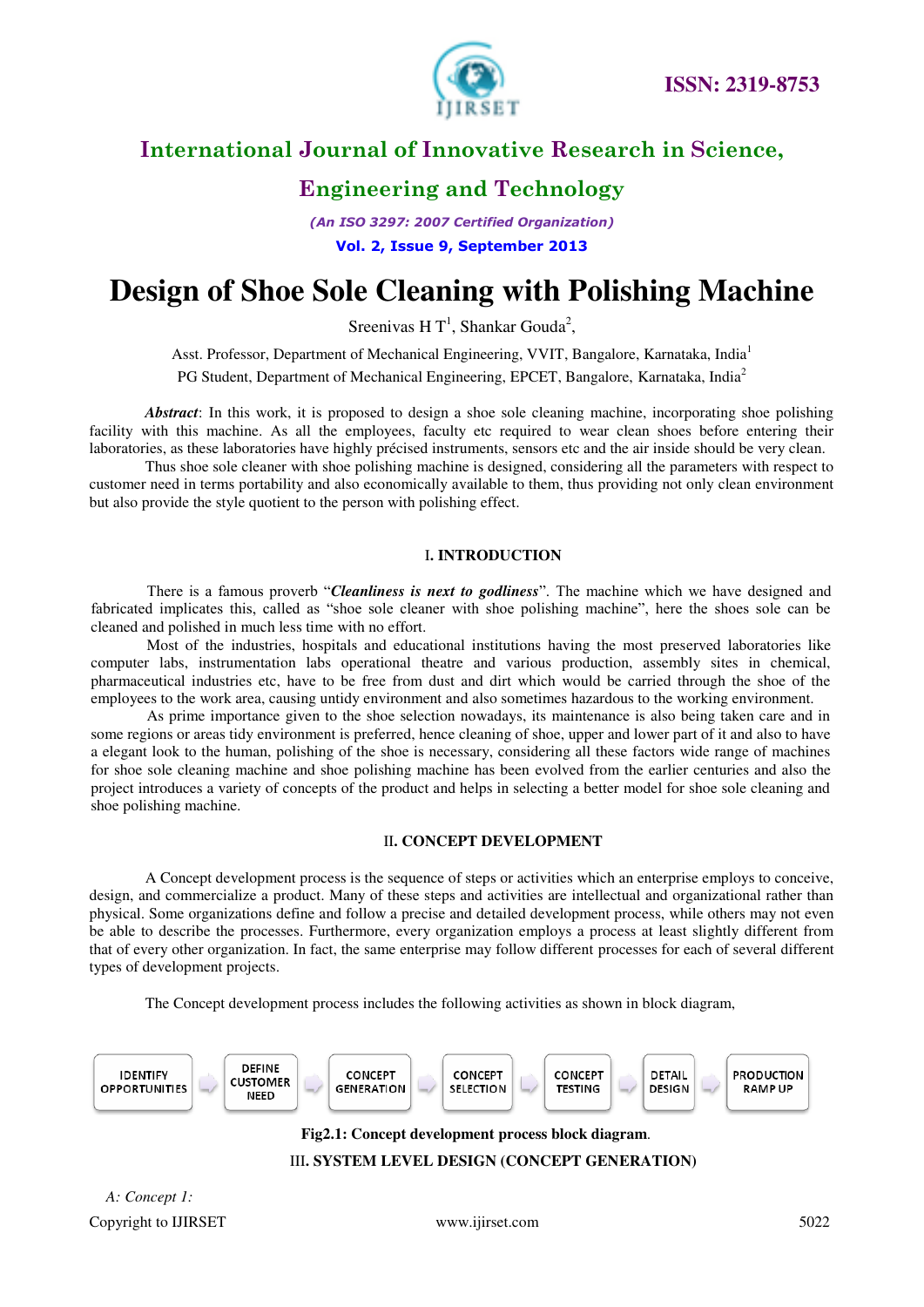

# **Engineering and Technology**

*(An ISO 3297: 2007 Certified Organization)* 

### **Vol. 2, Issue 9, September 2013**

The schematic representation of the conceptual model A for Shoe sole cleaning with polishing machine is as shown through a 3-D CAD model in Fig 3.1



**Fig 3.1: First conceptual model (A) for shoe sole cleaning with polishing machine** 

In the figure3.1, the machine relates to shoe sole cleaning (removing of dust, sand and any other unwanted material attached to the sole) and also helps in polishing the shoe.

#### *B: Concept 2:*

The schematic representation of the conceptual model B for Shoe sole cleaning with polishing machine is as shown through a 3-D CAD model in Fig 3.2.





The conceptual model B is designed in order to overcome the disadvantages of the conceptual model A. In the Figure 3.2, the machine relates to shoe sole cleaning (removing of dust, sand and any other unwanted material attached to the sole) and also helps in polishing the shoe.

Concept B provides easy operation of both shoes sole cleaning and polishing where in polishing operation is provided exterior of the machine which helps the user to freely move the shoe over the rotating brush. The polishing liquid is applied manually to the shoe during the polishing operation. Entire gears, shaft and bearings mounts are rested on the L iron bar base arranged according to the space needed to carry out the operation, at the bottom a tray is provided in order to collect the dust particles obtained during the operation of sole cleaning.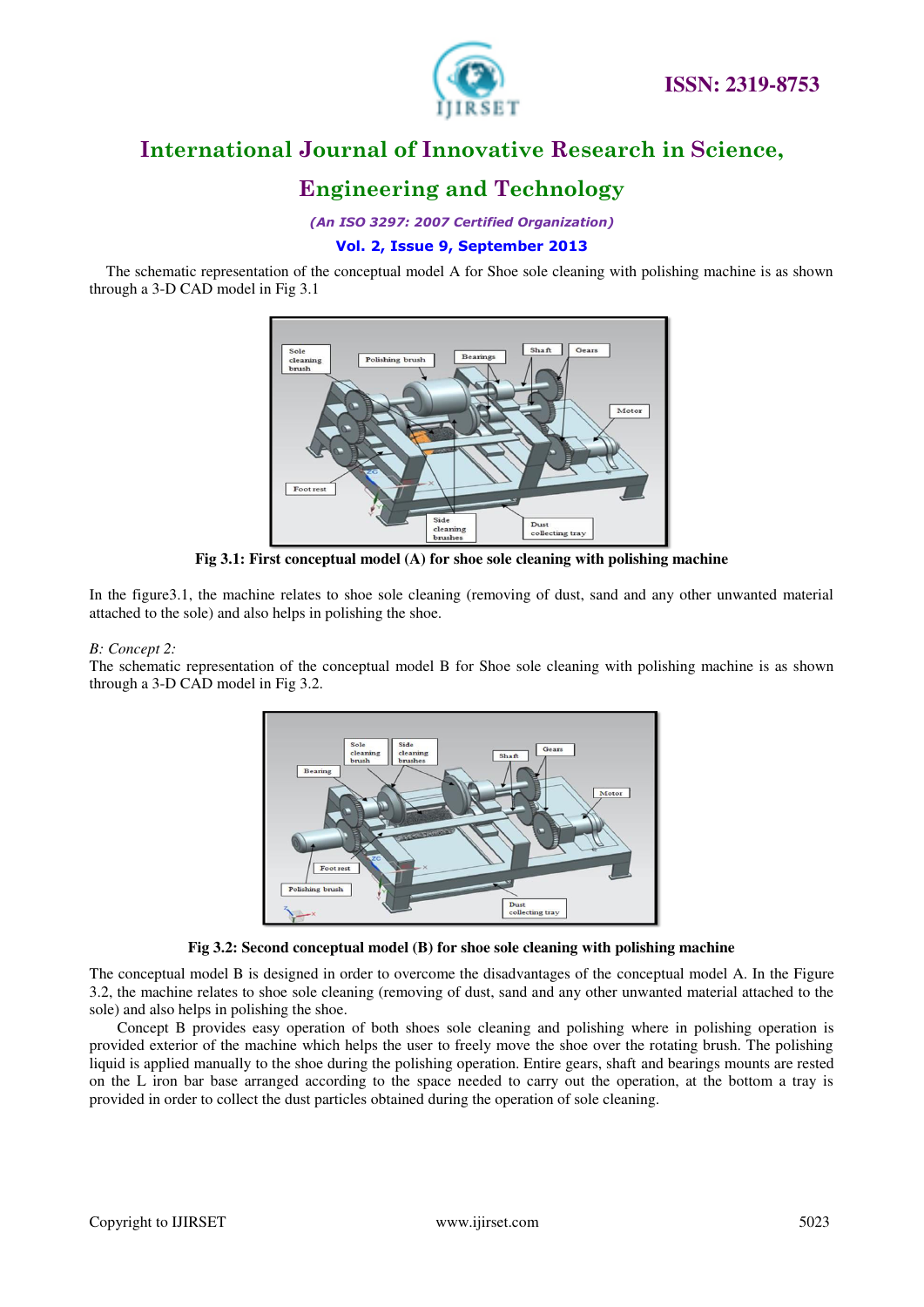

### **Engineering and Technology**

*(An ISO 3297: 2007 Certified Organization)*  **Vol. 2, Issue 9, September 2013** IV. **GEOMETRICAL CONFIGURATION** 



**Fig 4.1: Detailed 2-dimensional view (FV and TV) of the assembled model** 

### V**. DESIGN CALCULATION**

We have used single shaft, which carries the sole cleaning brush and polishing brush, and the shaft is supported with bearings at respective positions. Necessary gear train for the rotation of shaft are arranged in order to achieve the motion and the process of the machine to clean the shoe and polish it. In order to have a safe action of the machine the shaft has to be designed, considering the loads and forces acting on it. Thus the shaft designed to its safety.

A self weight of 1.5 kg, total weight of 14.71N for the shaft is assumed.

Material of the shaft: SAE 1040 annealed is considered.

From Design data hand book volume 1 (DDHBv1) we have,

 $F_s = 2$ ,  $\sigma_{ed} = 137.96$  Mpa,  $\sigma_v = 309.9$  Mpa.

Speed available at the shaft:

We know that

 $\frac{n_1}{n_1} = \frac{z_2}{z_1}$  $n<sub>2</sub>$  $Z_1$ 

Where  $n_1 = 219$  rpm,  $z_2 = 96$ ,  $z_1 = 96$ 

 $\therefore$  n<sub>2</sub> = 219 rpm.

The shaft is subjected to combined bending and torsion. Therefore the shaft diameter is given by,

$$
\therefore \ D = \left\{ \left( \frac{16}{\pi * \tau_{\text{ed}}} \right) \left\{ (K_b * M_b)^2 + (K_t * M_t)^2 \right\}^{1/2} \right\}^{1/2}.
$$

Copyright to IJIRSET www.ijirset.com 5024 Assuming steady or gradually applied load from DDHB v1 table 14-2 we have,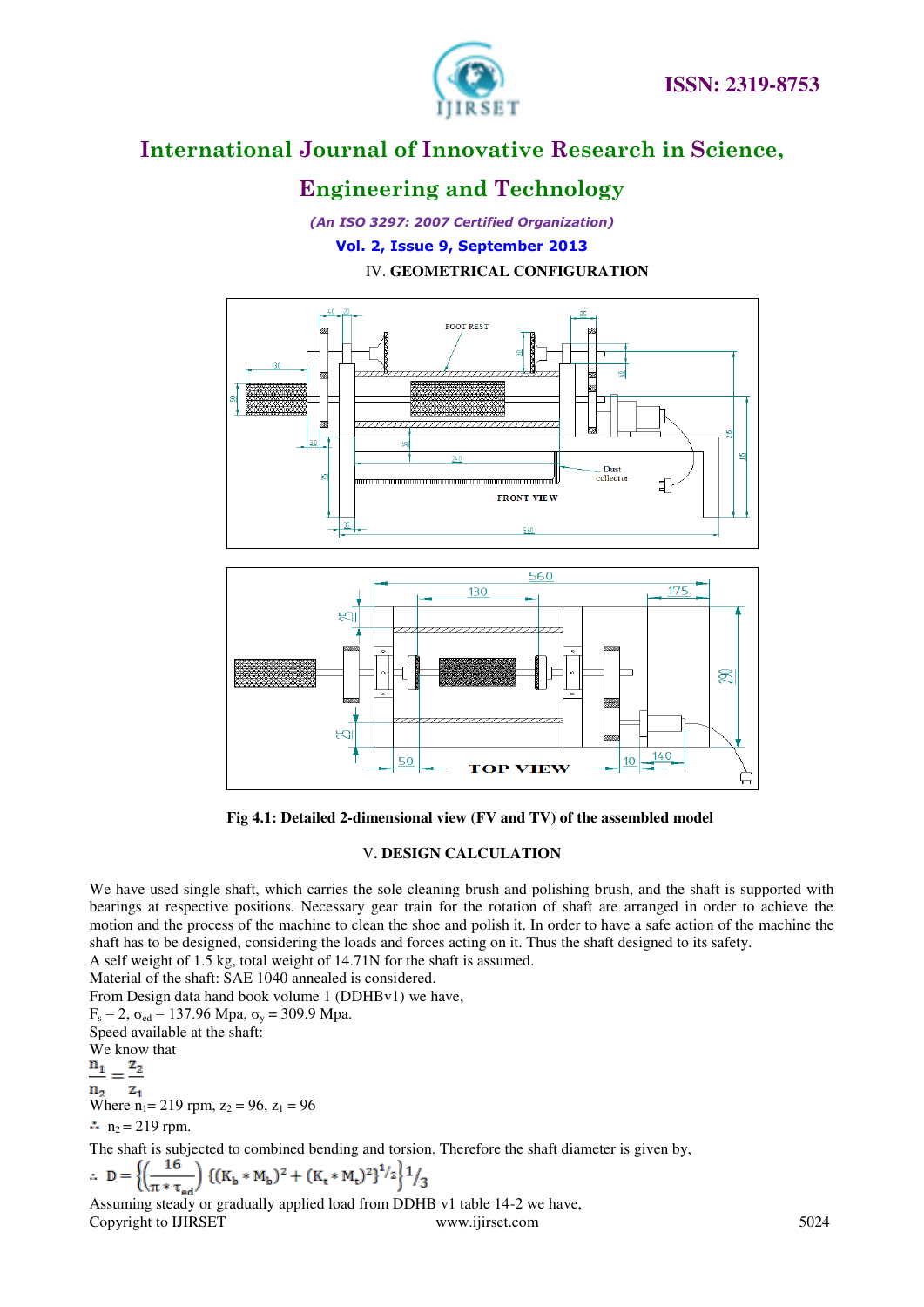



### **Engineering and Technology**

*(An ISO 3297: 2007 Certified Organization)* 

### **Vol. 2, Issue 9, September 2013**

 $K_t = 1$ ,  $K_b = 1.5$ 

*Loads acting on shaft* 



#### **Fig 5.1: Various loads acting on the shaft**

From the Fig.5.1, 'B' and 'D' is gear mounted on shaft, 'X' and 'Y' are bearing support for the shaft, the load of brush, self load and foot load is concentrated at centre of the shaft considering at point  $\mathcal{C}$ ,  $F_r$  and  $F_t$  are radial and tangential tooth load acting, considering the forces acting and resolving it to obtain the maximum bending moment, and hence the diameter of the shaft.

*Power received by the shaft*  Torque transmitted,<br> $M_{+} = \frac{9550*N*1000}{1000}$ 

Where  $M_t$  in N-mm, Power N = 15W, Speed of motor  $n_1 = 200$  rpm.

$$
\therefore M_{t1} = \frac{9550 * 0.015 * 1000}{200} = 716.25 \text{ N} - \text{mm}
$$

*Consider the gear drive at B* 



#### **Fig 5.2: Free body diagram of the loads on gear B**

Where gear 'A' rotating in clock wise direction, driving gear 'B' in counter clockwise direction.<br> $r_{gB} = \frac{d_{gB}}{2} = \frac{100}{2} = 50$ mm We have,<br>  $M_{t1} = F_{tB} * r_{gB}$ <br>
716.25 =  $F_{tB} * 50$  $E_{LB} = 14.32 \text{ N}$ , for 20° pressure angle

Then, the torque transmitted from gear C, as shown in Fig 5.2 given by,

$$
M_{t2} = \frac{9550 \times N \times 1000}{n_2} = \frac{9550 \times 0.015 \times 1000}{219} = 654.10 N - mm
$$

Copyright to IJIRSET www.ijirset.com 5025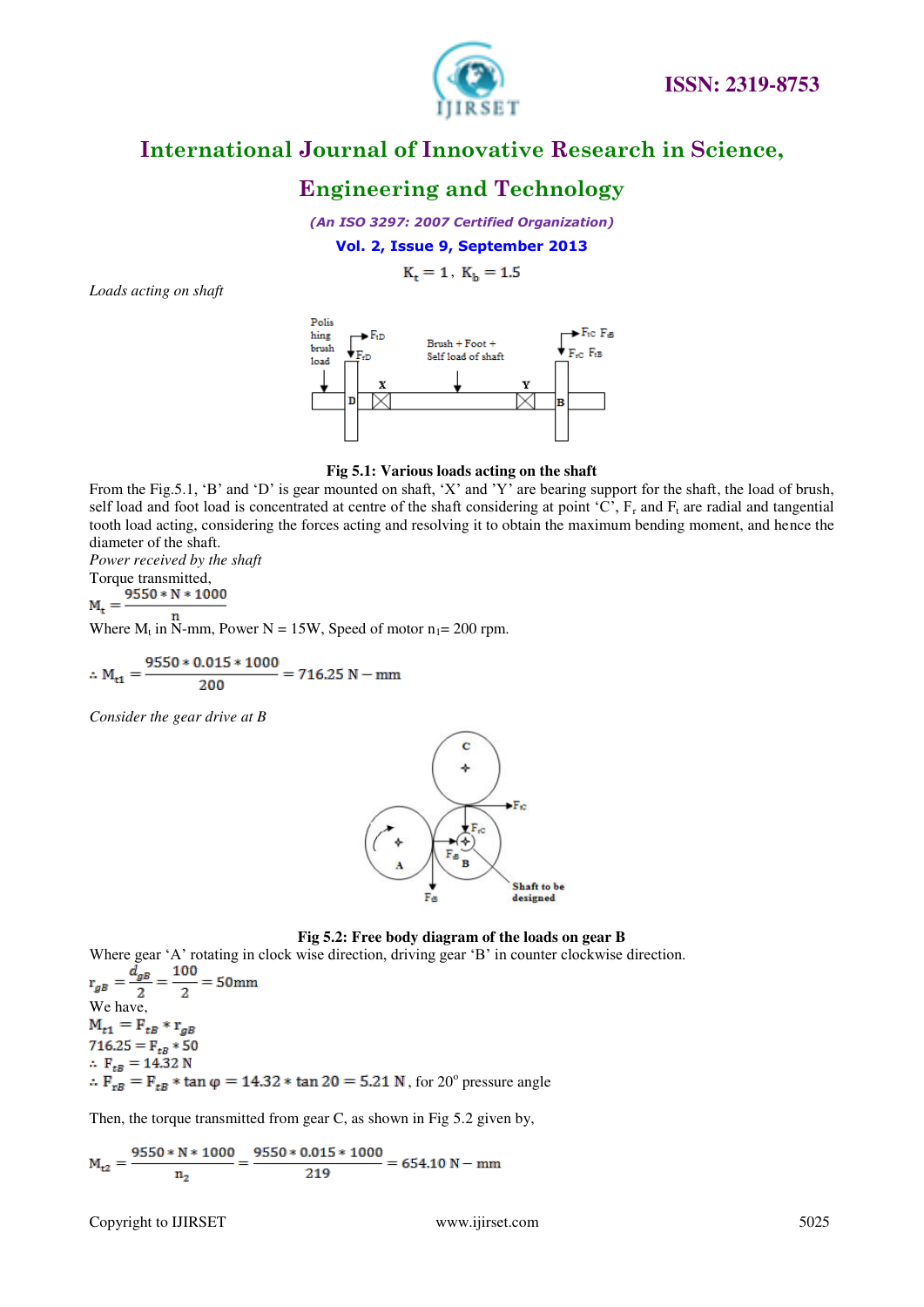

### **Engineering and Technology**

*(An ISO 3297: 2007 Certified Organization)*  **Vol. 2, Issue 9, September 2013**

Hence,<br> $r_{gB} = \frac{d_{gB}}{2} = \frac{100}{2} = 50$ mm

We have,<br> $M_{t2} = F_{tc} * r_{gB}$  $654.10 = F_{tc} * 50$  $E_{tc} = 13.08 \text{ N}$ ..  $F_{rc} = F_{tc} * \tan \varphi = 13.08 * \tan 20 = 4.76 N$ 

*Consider the gear drive at D* 





Where gear 'D' rotating in counter clockwise direction, driving gear 'E' in clockwise direction.<br> $r_{gD} = \frac{d_{gD}}{2} = \frac{100}{2} = 50$ mm We have,<br>  $M_{t1} = F_{tD} * r_{gD}$ <br>
716.25 =  $F_{tD} * 50$  $\therefore$  F<sub>tD</sub> = 14.32 N ..  $F_{rD} = F_{tD} * \tan \varphi = 14.32 * \tan 20 = 5.21$  N Therefore, Horizontal forces acting on the shaft due to gear drive B and D are  $F<sub>tD</sub>= 13.08$  N,  $F<sub>tC</sub>= 13.08$  N,  $F<sub>rB</sub>= 5.21$  N. Vertical forces acting on the shaft due to gear drive B and D are  $F_{rD}$ = 4.76 N,  $F_{rC}$ = 4.76 N,  $F_{tB}$ = 14.32 N.

*Consider the vertical load diagram* 



**Fig 5.4: Vertical loads acting on the shaft**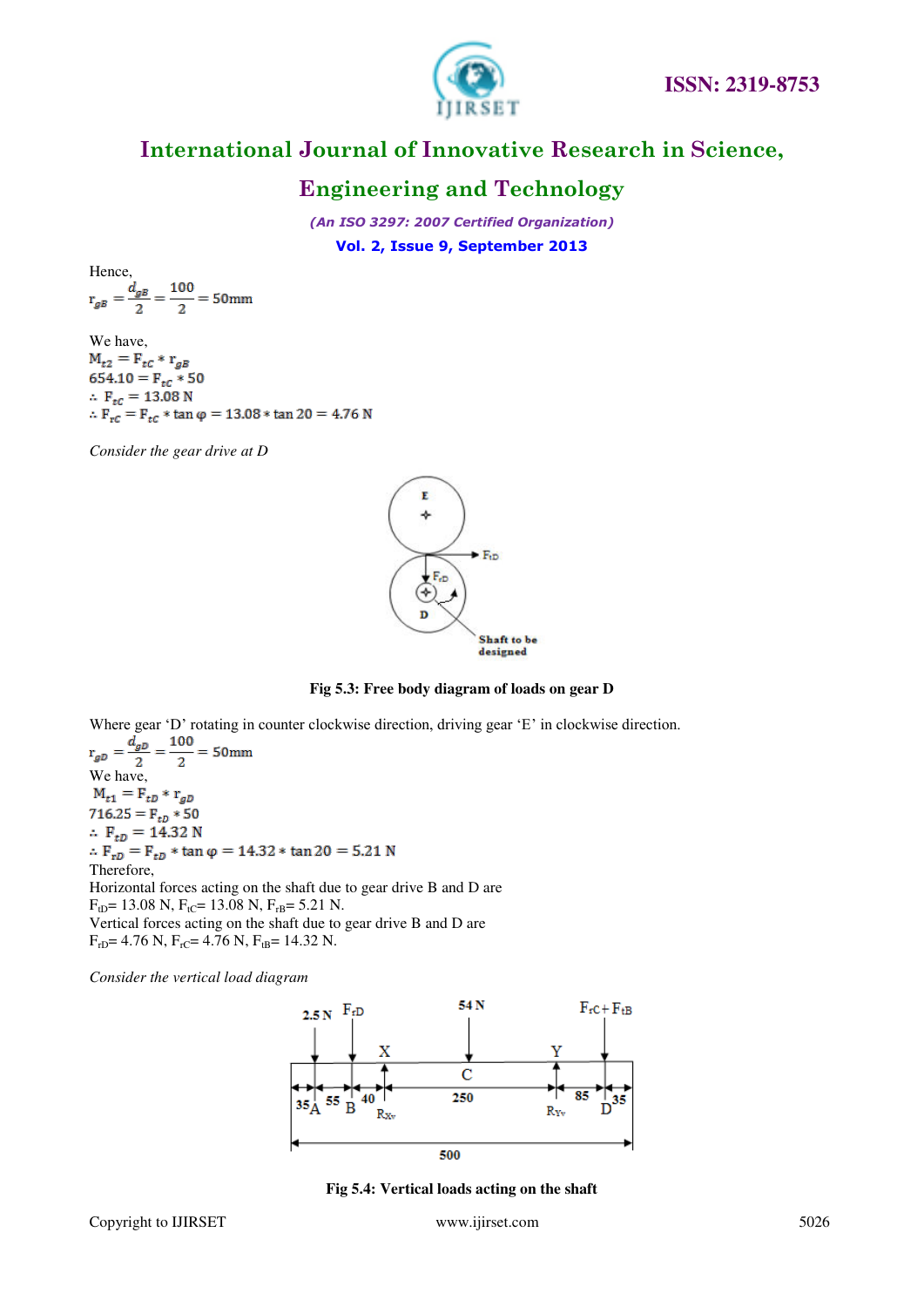

### **Engineering and Technology**

*(An ISO 3297: 2007 Certified Organization)* 

### **Vol. 2, Issue 9, September 2013**

Let  $R_{Xv}$  and  $R_{Yv}$  be the bearing reactions due to vertical loads, and forces acting are as shown in Fig. 5.4, where,  $F_{rD}$  = 4.76 N,

 $F_{rC} + F_{tB} = 4.76 + 14.32 = 19.08$  N, at points B and D.

Also at point B = gear D and at point D= gear B is placed, Self weight of the shaft =  $1.5 \text{ kg} = 14.71 \text{ N}$ ,

Weight of the sole cleaning brush = 1 kg = 9.81N, load acting due to foot placed on the brush (assumed) = 3 kg = 29.43 N.

Total load acting on shaft due to brush, self load of shaft and foot load =  $14.71+9.81+29.43 = 53.95 \approx 54$  N at the centre 'C'.

From the Fig,

Moment about 'X'<br>R<sub>yv</sub>  $*250 = 125 * 54 + 165 * 4.76 + 220 * 2.5 + 19.08 * 335$  $R_{\text{Yv}} * 250 = 125$ <br> $R_{\text{Yv}} = \frac{14477.2}{250}$  $R_{\text{Yv}} = 57.90 \text{ N}$ Also,<br>R<sub>yv</sub> + R<sub>yv</sub> = 2.5 + 4.76 + 54 + 19.08

$$
\therefore R_{Xv} = 22.44 \text{ N}
$$

*To find vertical bending moment (BM)*  BM at  $X = 0$ . BM at  $Y = 0$ . BM at  $A = R_{Xv} * 95 = 2131.8$  N-mm. BM at B =  $R_{Xv}$  \* 40 = 897.6 N-mm. BM at  $C = R_{Yv} * 125 = 7237.5$  N-mm. BM at D =  $R_{YV}$  \* 85 = 4921.5 N-mm.

*Consider horizontal load diagram* 



**Fig 5.5: Horizontal loads acting on the shaft** 

Let  $R_{Xh}$  and  $R_{Yh}$  be the bearing reactions due to horizontal loads, and forces acting are as shown in Fig 5.5, where  $F_{tD}$  $= 13.08$  N.

 $F_{\text{tC}} + F_{\text{rB}} = 13.08 + 5.21 = 18.29 \text{ N}$ , at points B and D. Also at point  $B = \text{ gear } D$  and at point  $D = \text{ gear } B$  is placed. From the Fig, Moment about 'X'<br> $R_{\text{Yh}} * 250 = 18.29 * 335 + 13.08 * 40$  $R_{\text{Yh}} = \frac{6650.35}{250}$  $\therefore R_{\text{Yh}} = 26.60 \text{ N}$ Also  $R_{Yh} + R_{Xh} = 18.29 + 13.08$  $R_{\rm Xh} = 4.77$  N

Copyright to IJIRSET www.ijirset.com 5027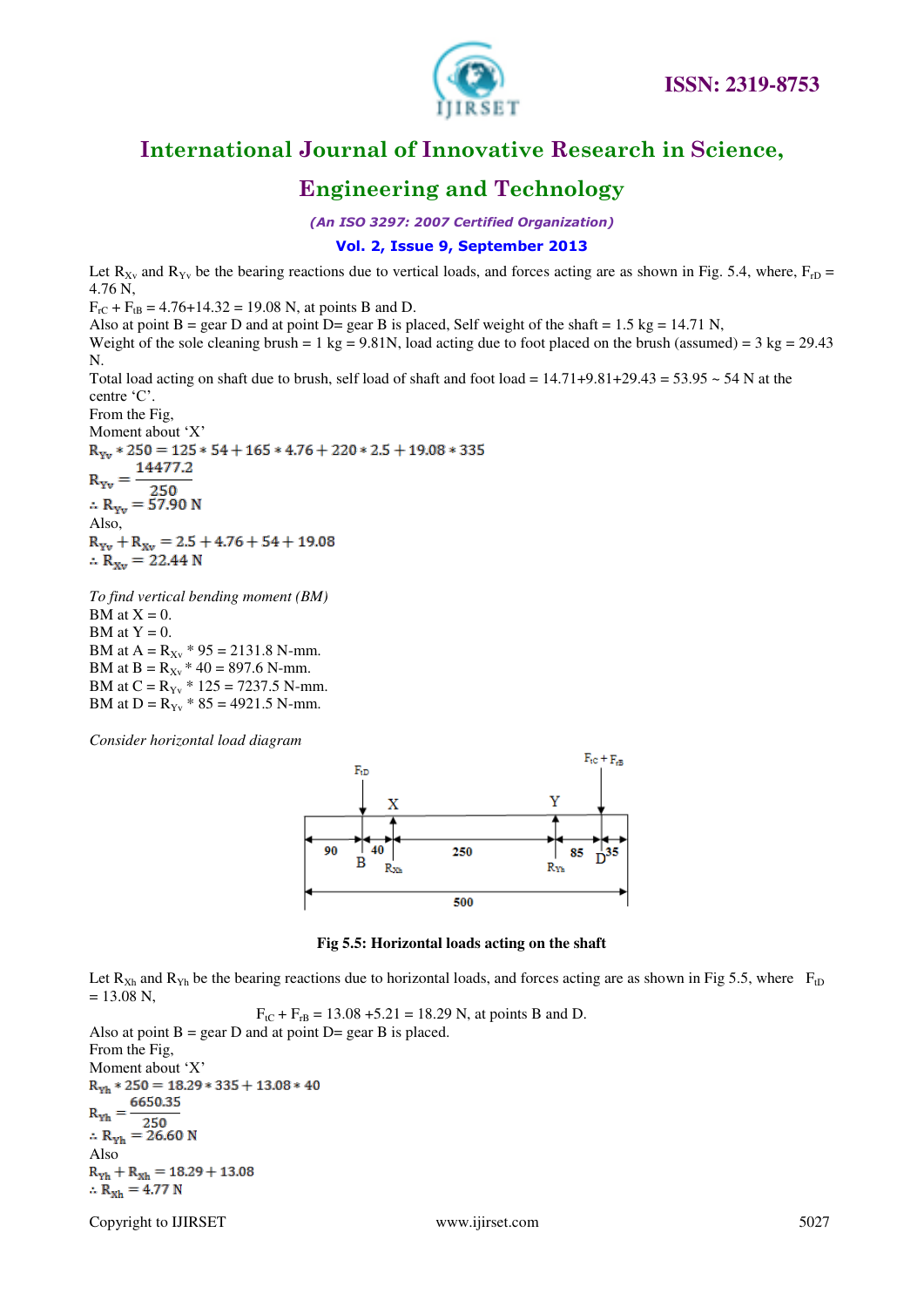



### **Engineering and Technology**

*(An ISO 3297: 2007 Certified Organization)* 

**Vol. 2, Issue 9, September 2013**

*To find horizontal bending moment (BM)*  BM at  $X = 0$ BM at  $Y = 0$ BM at  $B = R_{Xh} * 40 = 190.8$  N-mm. BM at D =  $R_{Yh}$  \* 85 = 2261 N-mm.

*Resultant bending moment* 

BM at  $X = 0$ BM at  $Y = 0$ BM at A = 2131.8 N-mm. BM at B =  $\sqrt{2131.8^2 + 190.8^2}$  = 2140.32 N-mm. BM at C = 7237.5 N-mm. BM at D =  $\sqrt{2261^2 + 897.6^2}$  = 2432.65 N-mm.

From above values we have,

 $\therefore$  Maximum bending moment M<sub>b</sub> = 7237.5 N-mm.

Maximum twisting moment  $M_t = 716.25$  N-mm.

Diameter of the solid shaft subjected to combined bending and torsion is given by,<br> $D = \left\{ \left( \frac{16}{\pi * \tau_{\text{od}}} \right) \{ (K_b * M_b)^2 + (K_t * M_t)^2 \}^{\frac{1}{2}} \right\}^{\frac{1}{2}} \right\}$ Substituting the values in above equation we get,<br>  $D = \left\{ \left( \frac{16}{\pi * 82.776} \right) \{ (1.5 * 7237.5)^2 + (1 * 716.25)^2 \}^{1/2} \right\}^{1/3}$  $\therefore$  D = 8.74  $\sim$  9 mm

The adopted diameter is 20mm, obtained is 9mm. Hence 9mm < 20mm, so the design is safe.

#### **VI.CONCLUSIONS**

The high speed rotation of the brush helps in cleaning the sole of the shoe effectively and the rotating brush attached to the same shaft helps in polishing the shoe, where the liquid polish is manually applied to the shoe by the user. Hence the shoe sole cleaners are extremely useful in places where the dust due to the footwear is a major problem. The shoe sole cleaning with polishing machine is a complete set up produced for cleaning the shoe in order to maintain dust free environment and also polishing the shoe to give an elegant look to the shoe as well as to the user. Thus we can conclude from the above that the usage of shoe sole cleaning with polishing machine is a must for all the industries (chemical, food processing etc) and institutions where cleanliness and dust free environment is a primary requirement.

#### **REFERENCES**

[5]. R.S. KHURMI and J.K. GUPTA, "*Theory of machine"*, S. Chand publications, Edition 16 reprint (2008), pp.382-397.

<sup>[1].</sup> Grunewald G., 1992, "*New Product development"*, NTC Business Books, Illinois.

<sup>[2].</sup> Mint berg H., 1994, "*The Fall and Rise of Strategic Planning"*, Harvard Business Review, January/February.

<sup>[3].</sup> Narver, J.C., Slater, S.F. and MacLauchlan, D.L. (2004), *"Responsive and proactive market Orientation and new-product success"*, Journal of

Product Innovation Management, Vol. 21 No. 5, pp. 334-47.

<sup>[4</sup>]. Shigley, J.E. and Uicker, J.J., "*Theory of machines and mechanisms"*, McGraw-Hill, 1986.